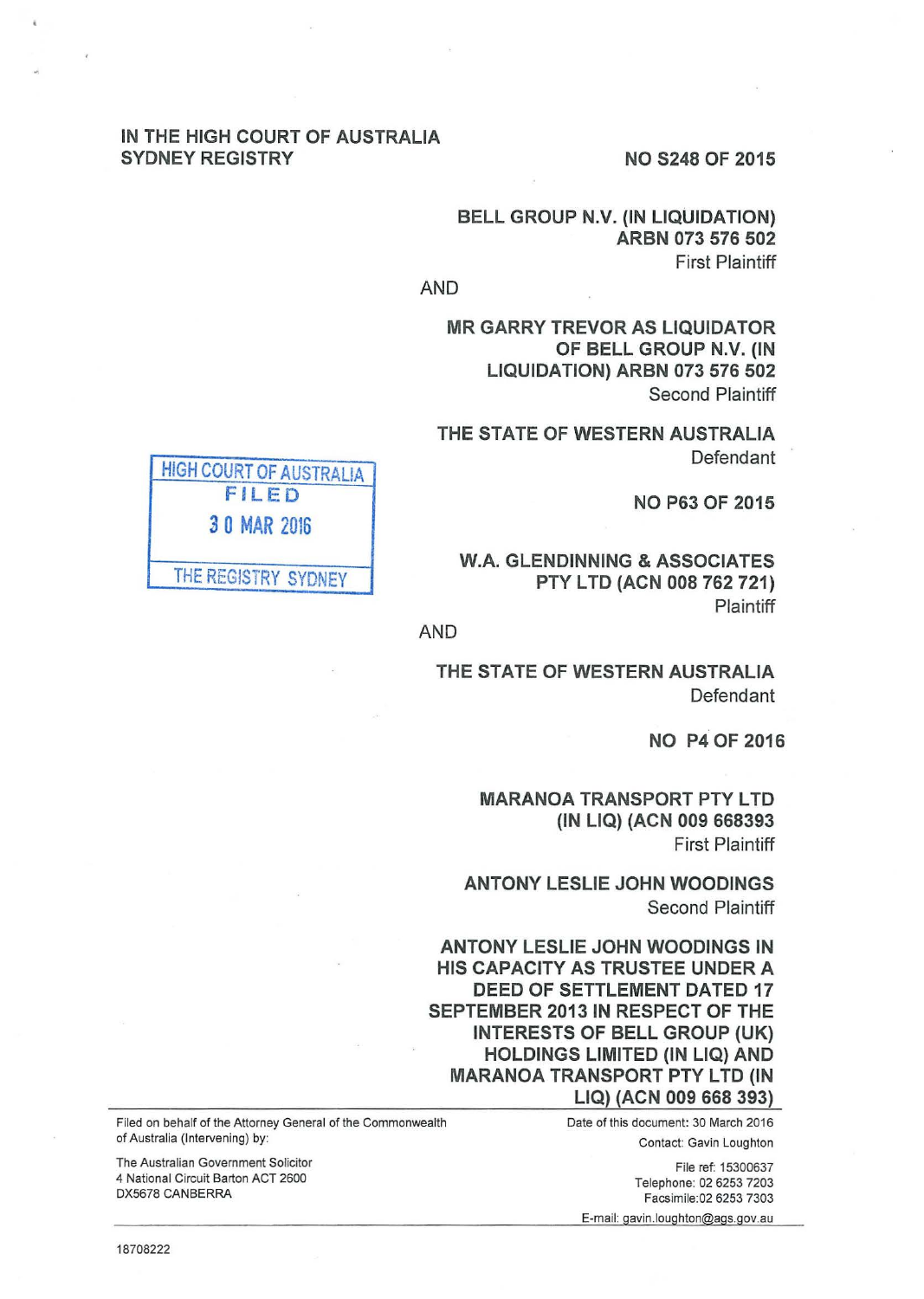Third Plaintiff

AND

STATE OF WESTERN AUSTRALIA First Defendant

THE BELL GROUP LIMITED (IN LIQ) (ACN 008 666 993) AND THE OTHER COMPANIES NAMED IN SCHEDULE A Second Defendant

# ANNOTATED SUBMISSIONS OF THE ATTORNEY-GENERAL OF THE COMMONWEALTH OF AUSTRALIA (INTERVENING)

Filed on behalf of the Attorney General of the Commonwealth of Australia (Intervening) by:

The Australian Government Solicitor 4 National Circuit Barton ACT 2600 DX5678 CANBERRA

Date of this document: 30 March 2016 Contact: Gavin Loughton

File ref: 15300637 Telephone: 02 6253 7203 Facsimile:02 6253 7303 E-mail: gavin.loughton@ags.gov.au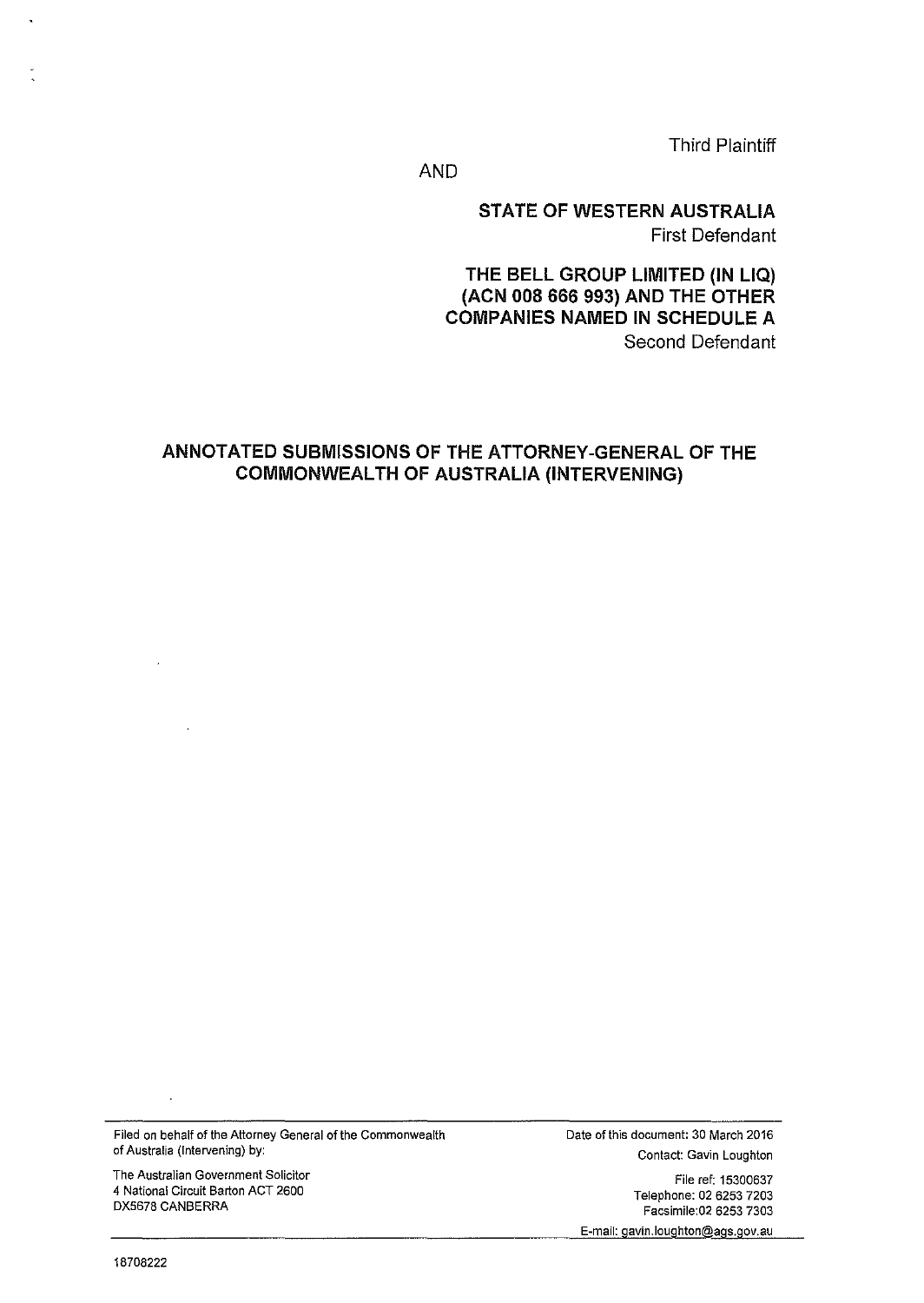# **PART I FORM OF SUBMISSIONS**

1. The Submissions are in a form suitable for publication on the internet.

#### **PART 11 BASIS OF INTERVENTION**

- 2. The Attorney-General for the Commonwealth **(Commonwealth)** intervenes pursuant to s 78A of the Judiciary Act 1903 (Cth) **(Judiciary Act)** in each of the three proceedings. In that regard, the Commonwealth adopts and proposes to present the proposed Submissions of the Federal Commissioner of Taxation dated 8 March 2016,<sup>1</sup> which concern the question of inconsistency between the Bell Group Companies (Finalisation of Matters and Distribution of Proceeds) Act 2015 (WA) **(Bell Act)** and the Tax Legislation.
	- 3. The Commonwealth otherwise intervenes in respect of the following limited issues:
		- a) the proper construction of ss 5F and 5G of the Corporations Act 2001 (Cth) **(Corporations Act)** in respect of their operation "in this jurisdiction" and "in a State", those matters falling within "Issue 4" of the plaintiffs' submissions in the BGNV proceedings **(BGNV Submissions);** and
		- b) whether the Bell Act is inconsistent with s 39(2) of the *Judiciary Act* within the meaning of s 109 of the Constitution, described in the BGNV Submissions as "Issue 5"; and whether the Bell Act is inconsistent with Chapter Ill of the Constitution, described in the BGNV Submissions as "Issue 6".

# **PART IV APPLICABLE CONSTITUTIONAL PROVISIONS, STATUTES AND REGULATIONS**

4. The plaintiffs in the BGNV Proceedings have set out applicable legislative provisions in a document entitled "Plaintiffs' Authorities Index".

# 40 **PART V ARGUMENT**

## **Sections SF and SG of the Corporations Act**

- 5. The plaintiffs in the three proceedings, as well as WA (and each State intervening in support of WA) have put various competing submissions as to the proper interpretation and utility of s 5F and s 5G of the Corporations Act. The issues are of large significance beyond this case. The Court is urged not
- 50

**Page 1** 

30

10

20

 $\overline{1}$ The Submissions are at EX AVM-1 of the affidavit of Mr Andrew Mills filed 8 March 2016 in support of motions for leave to intervene in each of the three proceedings. The Commissioner's motion to intervene remains relevant while WA maintains its arguments in respect of standing.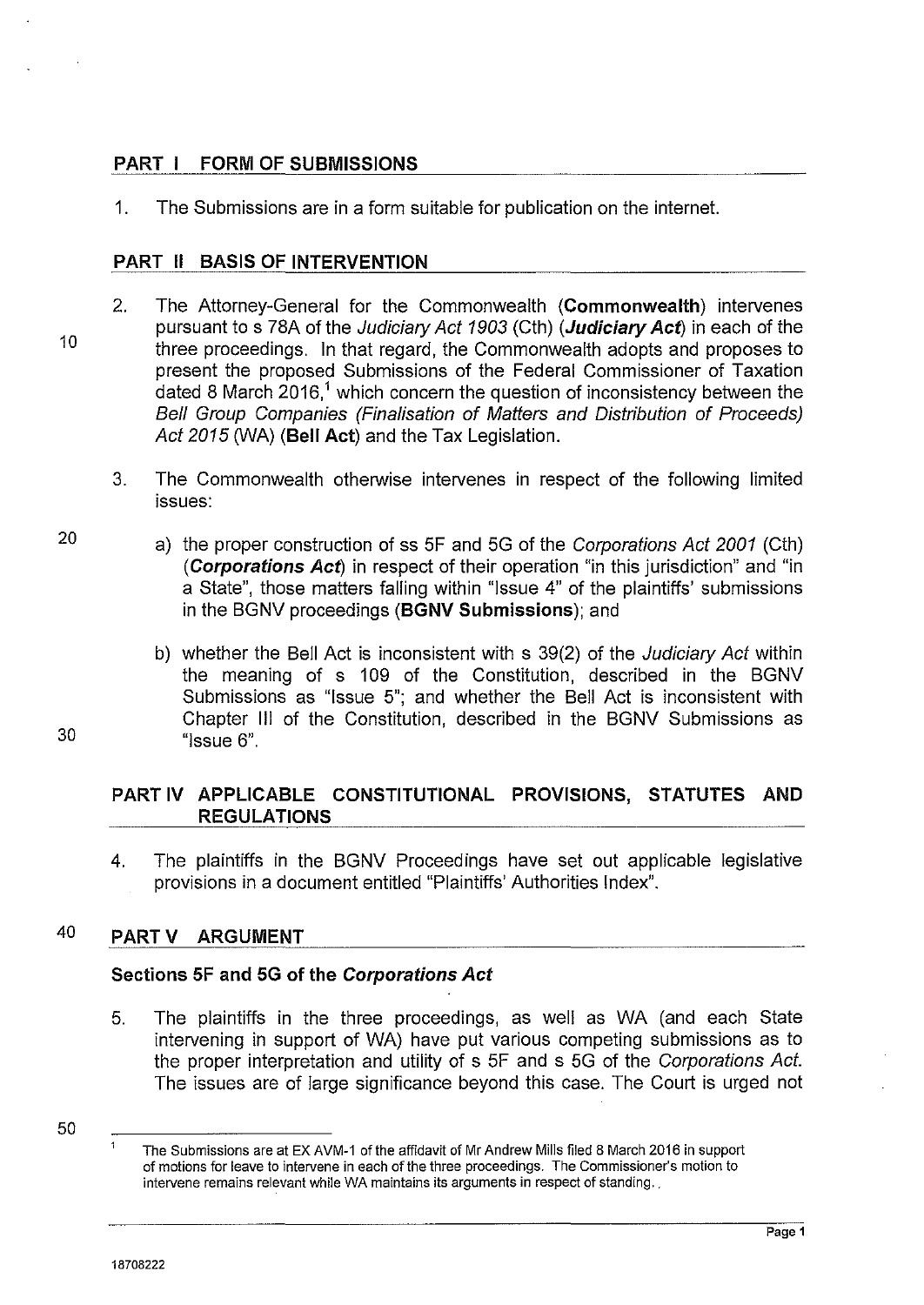rule on the submissions beyond the bare minimum necessary to decide whether the **Bell Act** is effective.

- 6. While the Corporations Act is Commonwealth legislation (and in relevant respects could have been provided for by an application of s 51(xx)), it was in fact arrived at inclusive of references of power from all of the States. In those circumstances the Commonwealth's interests are ones concerning the proper recognition of:
- 10 a) the accommodation of State power to legislate in respect of company matters, recognised in ss SF and 5G; and
	- b) the text, context and purpose of a nationally applicable Corporations Act, and the evident intent to provide for nationally consistent, practicable legislation, including in respect of persons and persons in different capacities regulated by the Act, such as companies, directors, shareholders, regulators, liquidators, and lenders or other creditors.
- 20 Section 5F
	- 7. The crucial feature of s SF is that any exclusion of provisions in relation to a matter from the application of the Corporations legislation or any provisions of it, is one which excludes the Act or provisions "in the State or Territory."
- 8. In this regard, the analysis of BGNV, adapting that of Barrett J in HIH Casualty & General Insurance Ltd v Building Insurers' Guarantee Corporation (2003) 188 FLR 153, is too narrow, and productive of uncertainty.<sup>2</sup> The Corporations Act 30 does not define or indicate any mechanism to determine what would be be "territorial" provisions (which can be excluded by a State), and what should constitute "Australia-wide" or national ones (which cannot be excluded).
- 9. The response of WA is correlatively too broad. On WA's case, the words "in the State or Territory" refer to the State or Territory where the matter is or "the States and Territories where the matter is".<sup>3</sup> The plural is sought to be achieved by the device of s 23 of the Acts Interpretation Act 1901 (Cth). However, the definite article in  $s$  5F(2) is plainly referable to  $s$  5F(1). The  $40$  exclusion by State 1 operates "in" State 1. It does not operate "in" State 2.
- 
- 10. The interpretation of WA: (a) does not correspond with the plain drafting and meaning of the text; and (b) has the consequence that any State can legislate to exclude the Corporations Act in respect of any matter, with the result that that exclusion is not only effective "in the State", but effective to exclude the legislation in all other States and Territories in respect of that matter, unless those other States and Territories positively legislate to the contrary.
- 50

<sup>2</sup>  BGNV Submissions, [93]-[98].

<sup>3</sup>  WA (BGNV) Submissions, [151].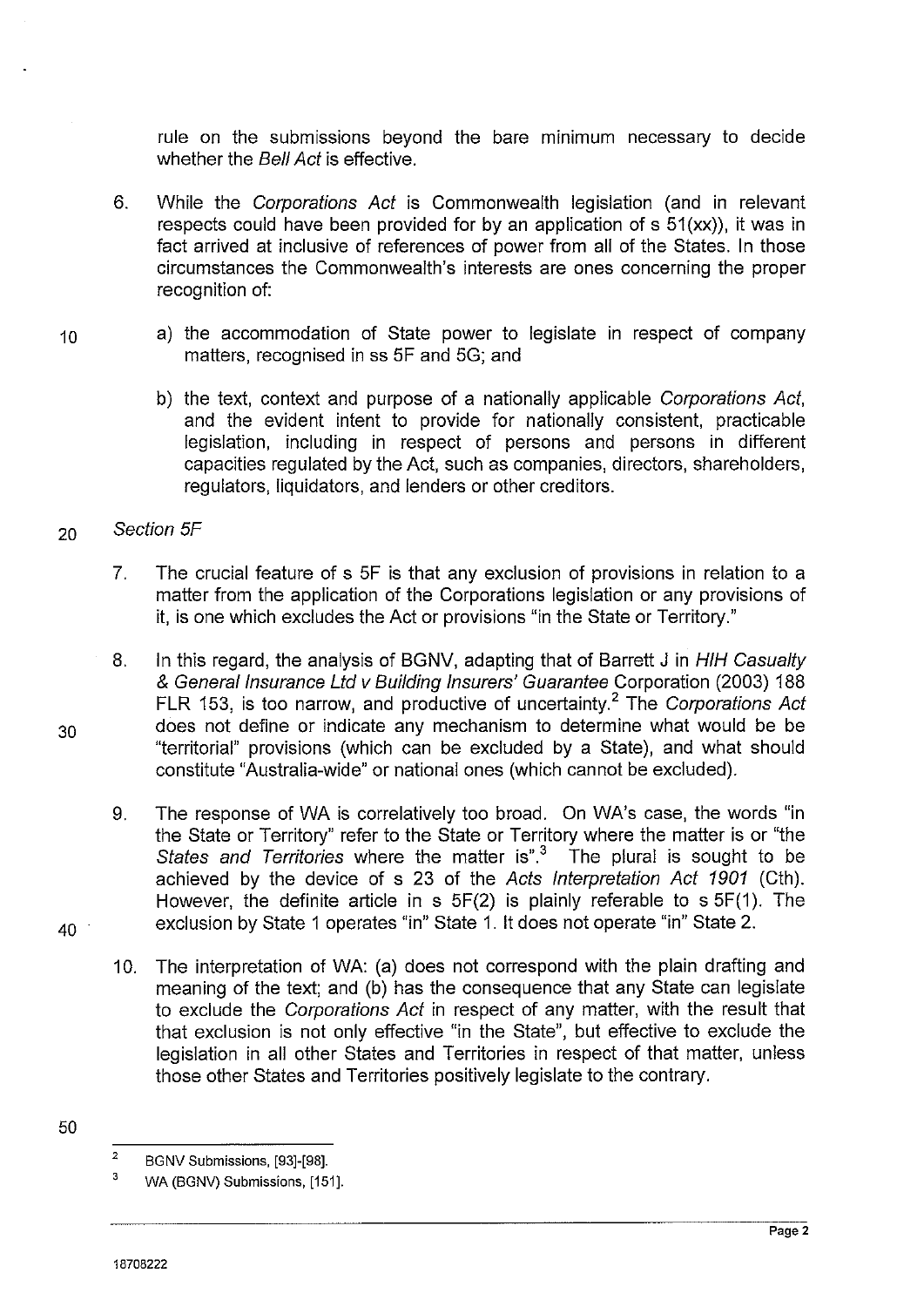- 11. These extreme consequences of WA's argument can be illustrated thus: any Australian entity with a strong local and territorial presence in most, if not all, States and Territories, (and its employees, agents, lenders, landlords, regulatory bodies, liquidators and so on), would find themselves in a position where rights and duties under the Corporations Act, perhaps even the continuing corporate existence of these bodies, are excluded for all States or Territories, by legislative act of any one polity absent positive legislation of other polities.
- <sup>1</sup>o Section 5G
	- 12. WA's argument on s 5G(11)< suffers the same over-reach as the argument on s 5F.

#### Overall position on ss 5F and 5G

- 13. The Commonwealth's overall submission on ss 5F and 5G is as follows. Sections 5F(1) and 5F(2) permit a State to exclude the application of the 20 Corporations legislation or provisions of it in relation to a matter "in" the State, meaning within the State's own jurisdiction. In all other jurisdictions, the Corporations Act remains in force in relation to the matter. If a State wishes to use s 5F to achieve a "roll back" of the Corporations Act for all jurisdictions of Australia, it needs to procure all other States and Territories to agree by enacting analogous legislation for their own jurisdictions.
- 14. Where a State wishes to use legislative power (including extra-territorial power where properly available) to pass a law which would otherwise generate an 30 inconsistency with the Corporations Act, it must bring itself within s 5G. That is, it must either come within the provisions within  $s$  5G(4)-(10), which if properly activated would remove inconsistencies between the State law and the Corporations Act across all Australian jurisdictions; or it must rely upon the fallback provision in s 5G(11 ), which if properly activated would have the same limits as s 5F (ie the inconsistency is avoided only for the jurisdiction of that State).

## Inconsistency with s 39(2) of Judiciary Act and Chapter Ill of the Constitution

- 40
- 15. On these issues, the Commonwealth supports only part of the plaintiffs' argument: namely, that relating to ss 25(5) and 73 of the Bell Act. In summary, the Commonwealth submits that ss 25(5) and 73 purportedly withdraw the federal jurisdiction conferred on the WA Supreme  $Count<sup>5</sup>$  by s 39(2) of the Judiciary Act:

<sup>50</sup>  4 WA (BGNV) Submissions, [156]-[159].

<sup>5</sup>  One possible construction of ss 25(5) and 73 is that they also apply to proceedings in federal courts. For substantially the same reasons that they could not apply to the exercise of federal jurisdiction by State courts, they could not apply to the exercise of federal jurisdiction by federal courts.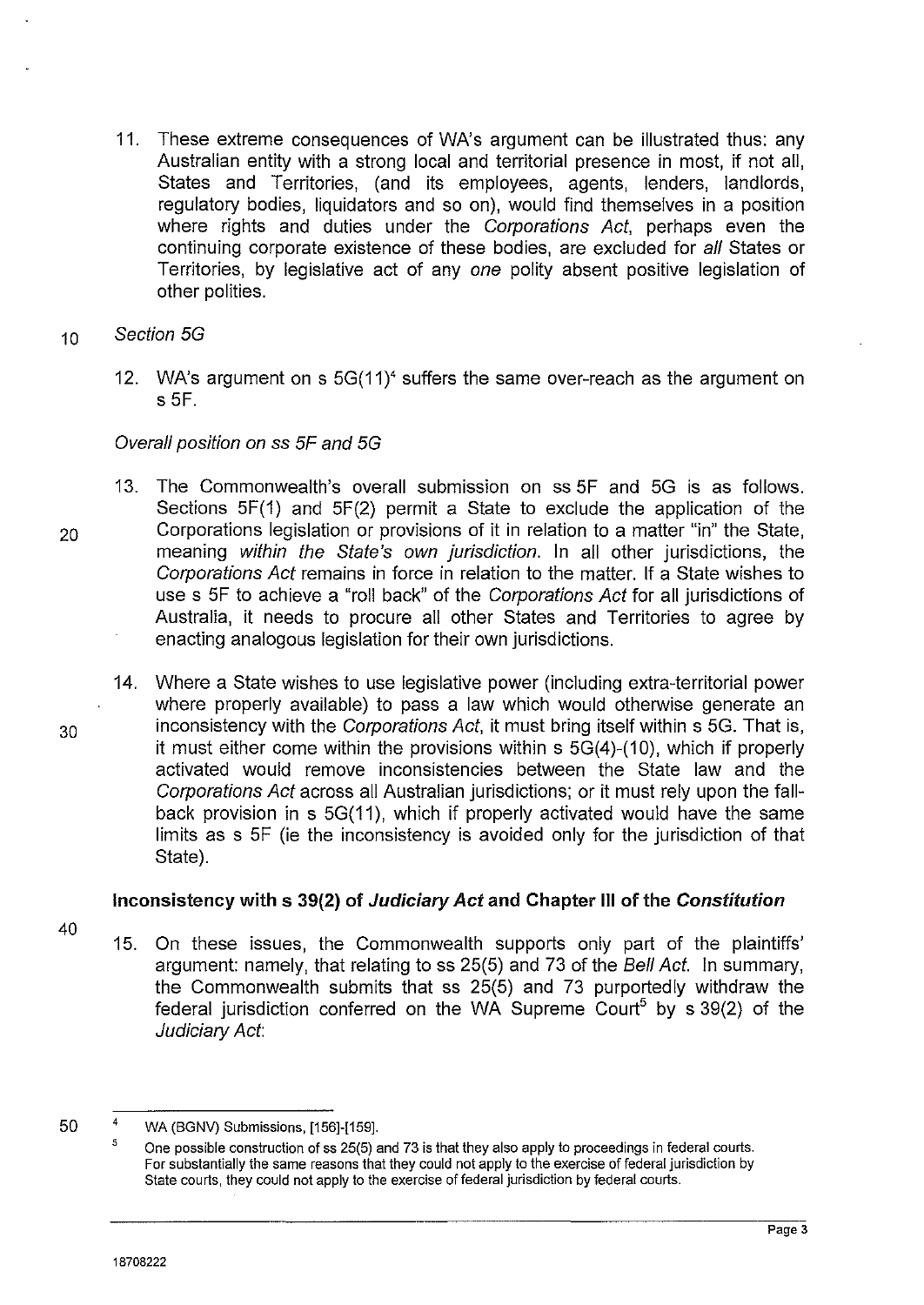- a) Section 25(5) precludes the commencement or continuation of any proceedings concerning liabilities of WA Bell Companies that would have been admissible to proof against the company in a winding up under Part 5.6 of the Corporations Act: s 25(1). In substance, s 25(5) denudes the Court's authority to decide proceedings relating to those liabilities, at least some of which (the parties accept) would involve the exercise of federal jurisdiction.
- b) Section 73(1) precludes the commencement or continuation of proceedings 10 concerning the property of WA Bell Companies. Although s 73(1) is subject to the grant of leave by the Supreme Court, that does not save s 73(1) from being an impermissible withdrawal of federal jurisdiction. Section 73(1) in effect establishes a general rule that the court's jurisdiction will not be exercised in relation to such proceedings, subject to the applicant demonstrating that the commencement or continuation of the proceedings is justified against certain unexpressed criteria. Given the express objects of the Bell Act include the avoidance of any further litigation in relation to the property of WA Bell Companies (s 4(a) and (h)), it is unclear whether or 20 when an applicant for leave under s 73(1) could succeed.
	- 16. For those reasons, ss 25(5) and 73 are inconsistent with s 39(2) within the meaning of s 109 of the Constitution<sup>6</sup> or, alternatively, are not picked up and applied by s 79 of the Judiciary Act because s 39(2) and/or Chapter Ill "otherwise provides"\_?
	- 17. Contrary to the submissions of the Attorney-General for Victoria (at [40]), ss 25(5) and 73 are not limits of the kind contemplated by s 39(2). The limits contemplated by s 39(2) are limits imposed on particular State courts as to the scope of their jurisdiction. They include, for example, territorial and monetary limits on the jurisdiction of State courts and time limits governing the institution of certain proceedings in those courts. $8$  Such limits will have no more than an incidental effect on federal jurisdiction, in the sense that "the invested federal jurisdiction will shrink pro tanto".<sup>9</sup> Section 39(2) does not contemplate limits denying the exercise of the very federal jurisdiction it seeks to invest. If it did, s 39(2) would be entirely self-defeating.
- 40 18. The Commonwealth does not support the other arguments regarding s 39(2) and Chapter Ill made by the plaintiffs in the BGNV and the WA Glendenning Proceedings, in particular:

30

50

<sup>6</sup>  Section 109 is a "threshold issue", and should be considered before the application of s 79 of the Judiciary Act: Northern Territory v GPAO (1999) 196 CLR 553 at 576 [38], 586 [76] per Gleeson CJ, Gummow J. See also Dao v Australian Postal Commission (1987) 162 CLR 317 at 331 per Mason CJ, Wilson, Deane, Dawson and Toohey JJ.

<sup>7</sup>  Chapter Ill implicitly prohibits the States from withdrawing federal jurisdiction conferred by Ch Ill or Commonwealth laws: see ASIC v Edensor Nominees Pty Ltd (2001) 204 CLR 559 at 588 [59] Gleeson CJ, Gaudron and Gummow JJ; at 614 [145] per McHugh J.

<sup>8</sup>  Ly v Jenkins (2001) 114 FCR 237 at 261 [82]-264 [91] per Sackville J (Moore and Kiefel JJ agreeing).

<sup>9</sup>  Commonwealth v Rhind (1966) 119 CLR 584 at 598 per Barwick CJ.